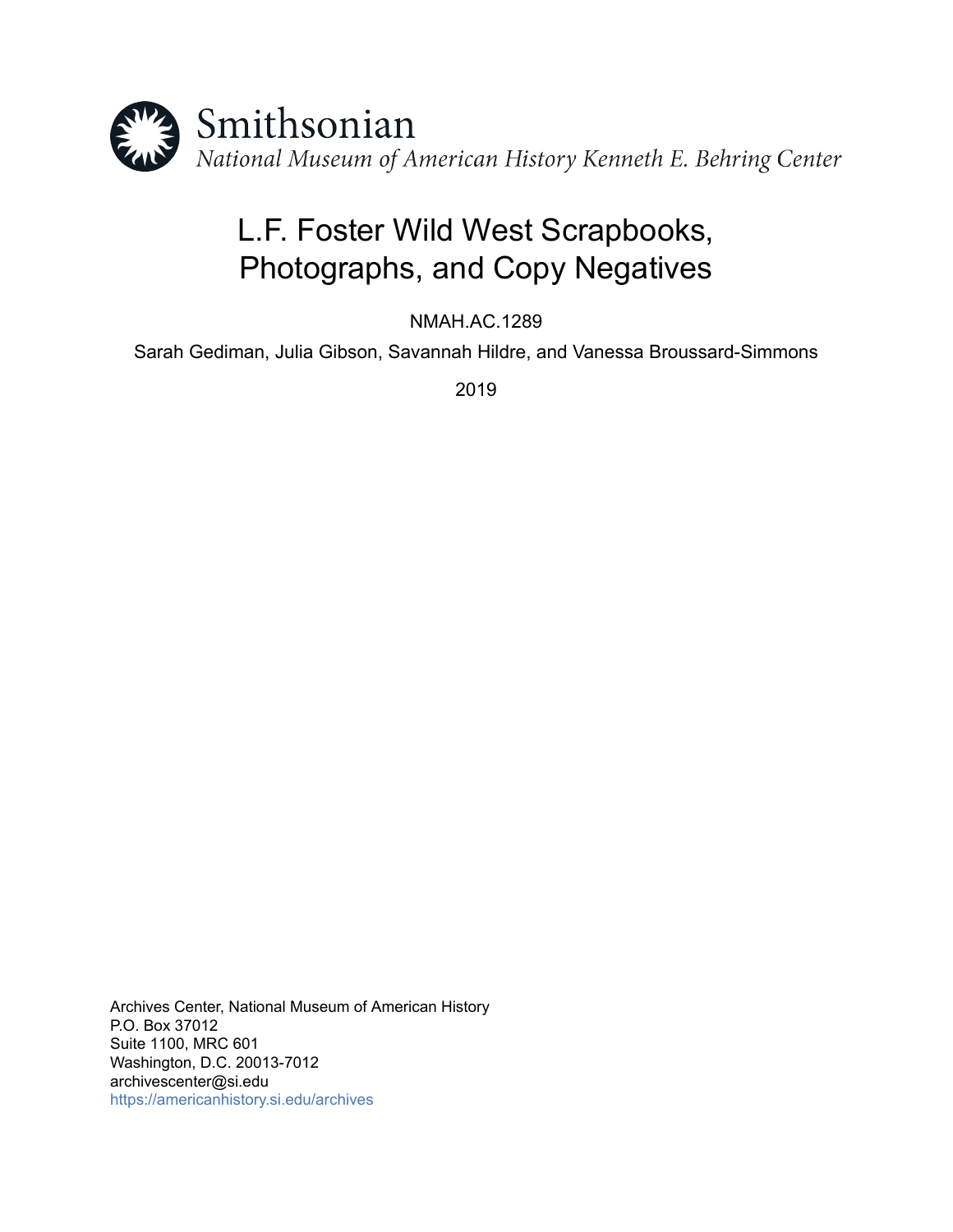## **Table of Contents**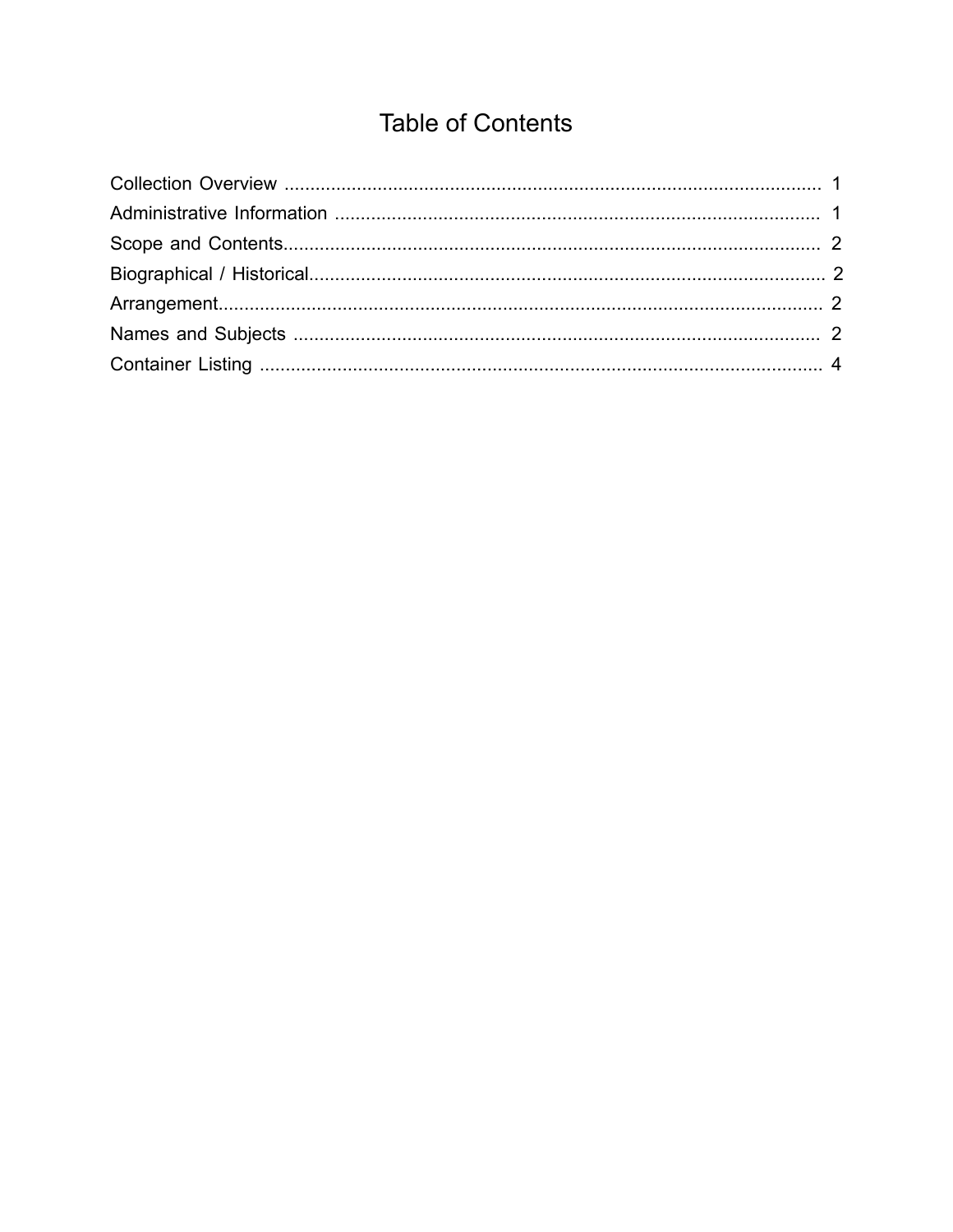## <span id="page-2-0"></span>**Collection Overview**

| <b>Repository:</b> | Archives Center, National Museum of American History                                                                                                                   |  |  |
|--------------------|------------------------------------------------------------------------------------------------------------------------------------------------------------------------|--|--|
| Title:             | L. F. Foster Wild West Scrapbooks, Photographs, and Copy Negatives                                                                                                     |  |  |
| Date:              | 1888-1921                                                                                                                                                              |  |  |
| Identifier:        | NMAH.AC.1289                                                                                                                                                           |  |  |
| Creator:           | Foster, L. F. (Photographer)<br>Foster, L. F. (Collector)                                                                                                              |  |  |
| Extent:            | 2 Cubic feet (5 boxes)                                                                                                                                                 |  |  |
| Language:          | English.                                                                                                                                                               |  |  |
| Summary:           | Collection documents Wild West Shows in Oklahoma and Washington,<br>particularly the career of Lewis Frederick Foster who was known for his<br>showmanship and skills. |  |  |

## <span id="page-2-1"></span>**Administrative Information**

#### Acquisition Information

Donated to the Smithsonian Institution in 1933 by Foster's sister, Louise T. Foster, and his brother, John H. Foster.

#### Provenance

Transferred to the Archives Center from the National Anthropological Archives, Smithsonian Institution.

#### Related Materials

#### **Archives Center, National Museum of American History**

Archives Center Wild West Collection, NMAH.AC.1466

Warshaw Collection of Business Americana, NMAH.AC.0060

Sonora Carver Papers, NMAH.AC0.521

#### Processing Information

The collection was processed by Sarah Gediman, intern, 2019; Julia Gibson, intern, 2019; and Savannah Hildre, intern, 2019; supervised by Vanessa Broussard-Simmons, archivist, 2019.

#### Preferred Citation

L.F. Foster Wild West Scrapbooks, Photographs, and Copy Negatives, Archives Center, National Museum of American History

#### **Restrictions**

Collection is open for research.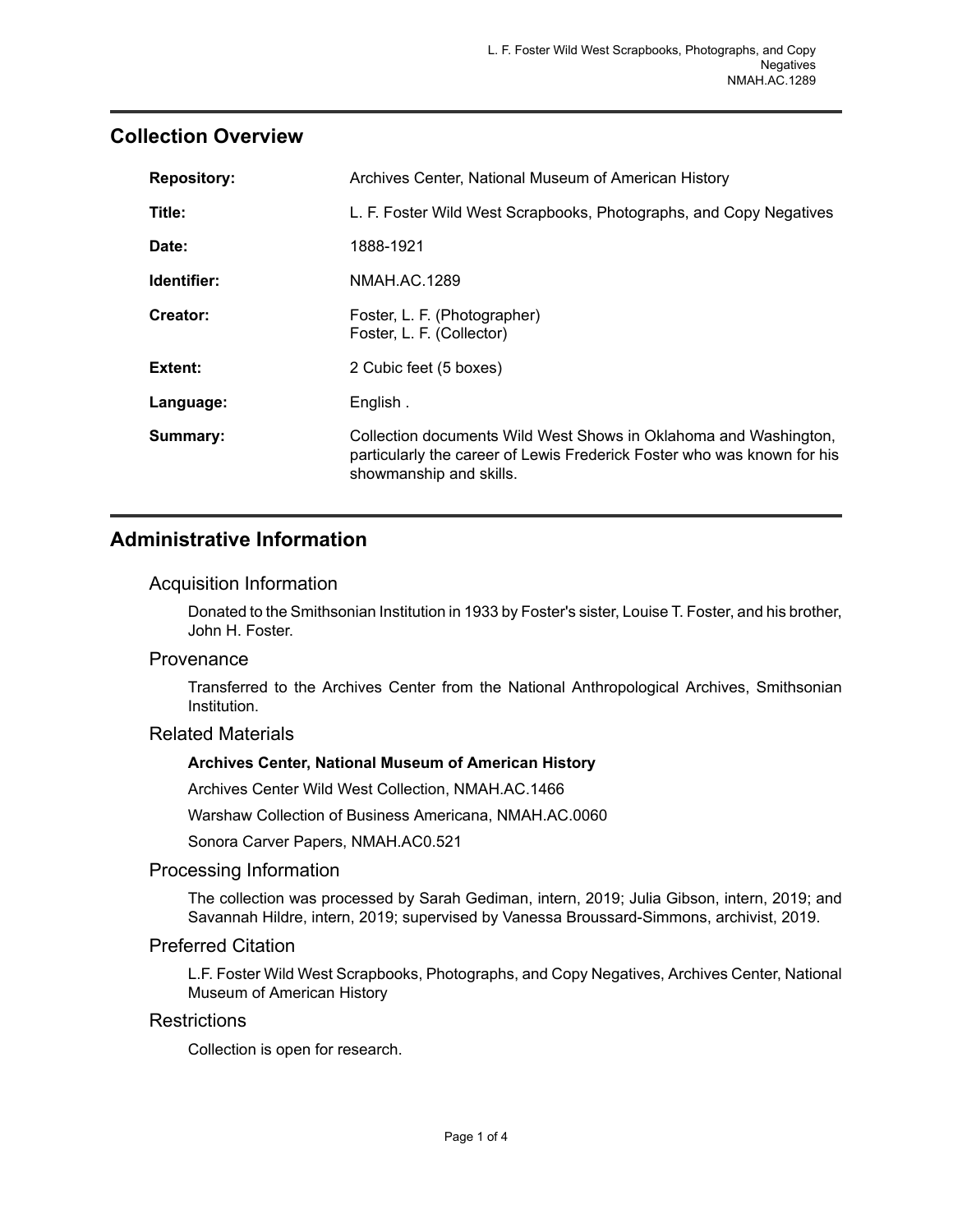### Conditions Governing Use

Collection items available for reproduction, but the Archives Center makes no guarantees concerning copyright restrictions. Other intellectual property rights may apply. Archives Center cost-recovery and use fees may apply when requesting reproductions.

## <span id="page-3-1"></span>**Biographical / Historical**

Lewis Frederick Foster was born in Newton, Middlesex, Massachusetts to James Foster and Elizabeth T. Frederick on September 19, 1861. He married Leona [Rosamond] Stockman on September 30, 1890 in Boston, Massachusetts. The Fosters had one daughter Leona Rosamond born in 1897. Foster performed on horseback in shows across the West including the Wild West Show in Oklahoma, the Frontier Show in Cheyenne, Washington, and the 101 Ranch Wild West Show. He was known as a 'Rough and Fancy Rider' and a 'Revolver Expert'. Foster died on March 4, 1924 at the age of sixty- two in Modesto, Stanislaus County, California and is buried in Acacia Memorial Park.

## <span id="page-3-0"></span>**Scope and Contents**

Consists of two scrapbook albums documenting the career of Lewis Frederick Foster. Materials also relate to western shows, rodeos, Buffalo Bill Cody, Pawnee Bill, and the 101 Ranch Wild West Show. Many other individual showmen, including American Indians, are also represented. Information in the collection indicates that Foster was an amateur photographer. It is unclear if the photographs are the work of Foster or if he assembled the album himself.

## <span id="page-3-2"></span>**Arrangement**

The collection is arranged into one series.

## <span id="page-3-3"></span>Names and Subject Terms

This collection is indexed in the online catalog of the Smithsonian Institution under the following terms:

Subjects:

Cowboys **Cowgirls** Indians of North America -- 1890-1920 Rodeos Western shows

Cultures:

Indians of North America -- 1890-1920

Types of Materials:

Albums Bills **Clippings** Photographs -- 1890-1910 -- Black-and-white photoprints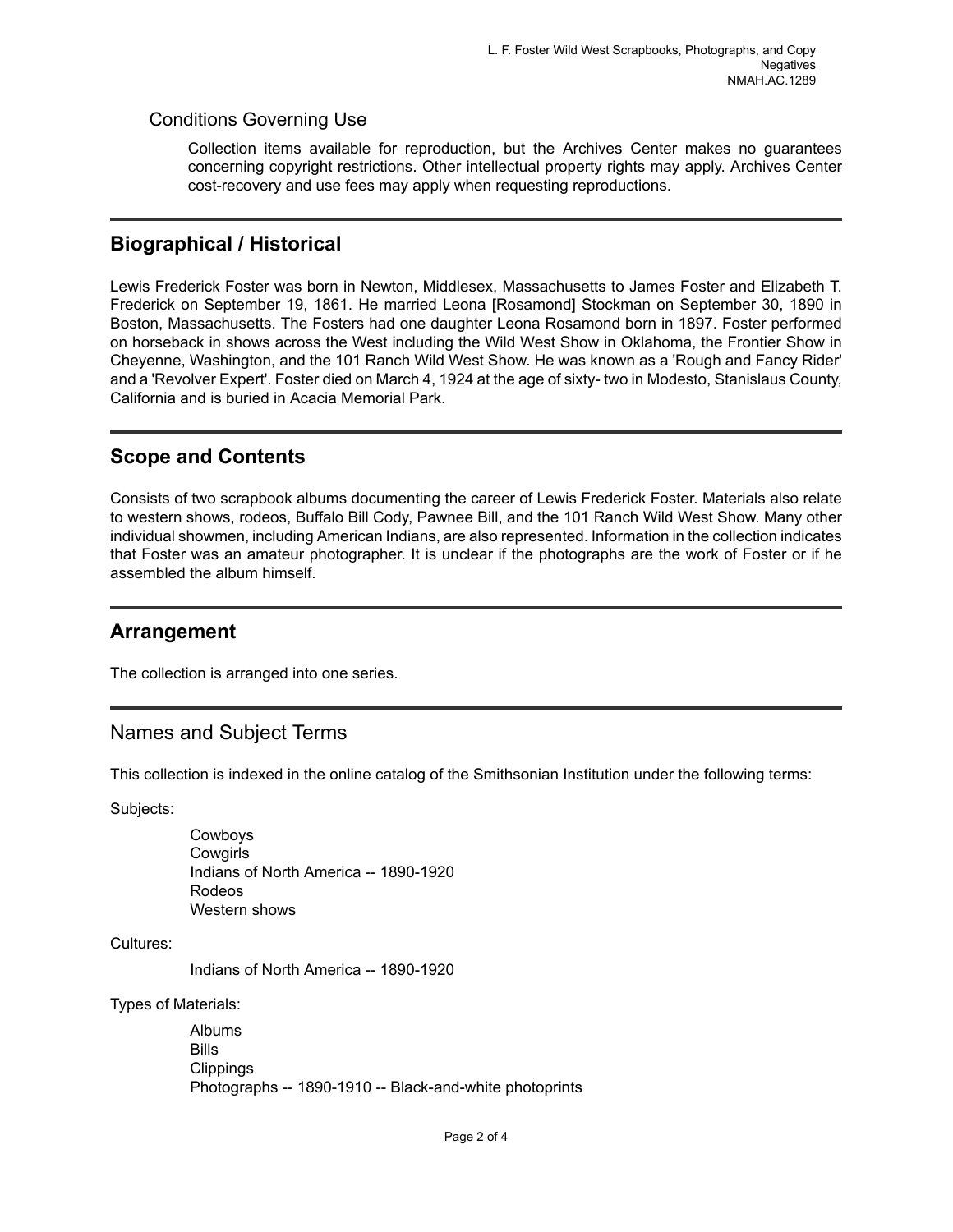Names:

101 Ranch Wild West Show Buffalo Bill, 1846-1917 Pawnee Bill